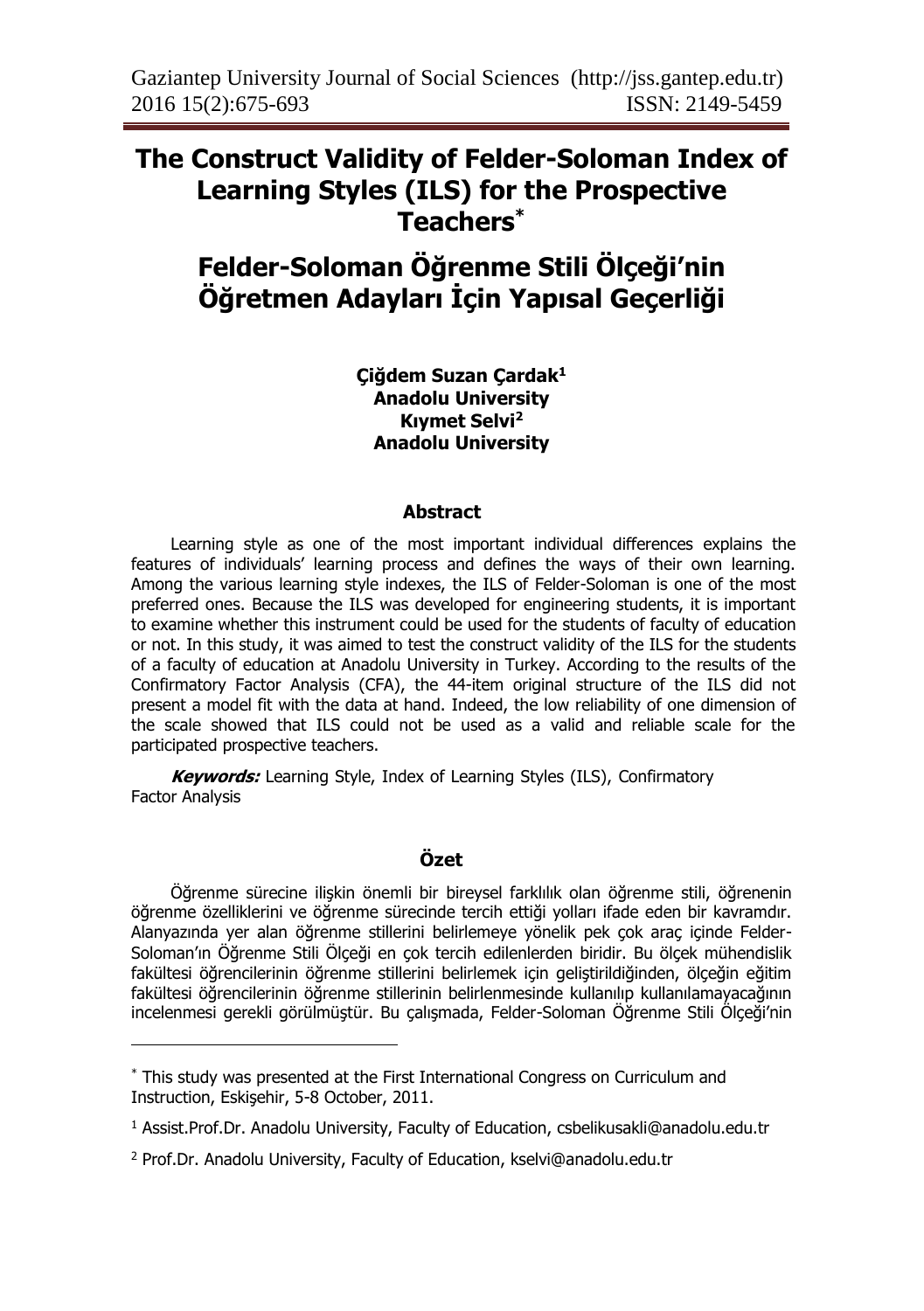Anadolu Üniversitesi Eğitim Fakültesi öğrencileri için yapısal geçerliğinin test edilmesi amaçlanmıştır. Doğrulayıcı Faktör Analizi (DFA) sonucuna göre 44 maddelik ölçeğin eldeki veri ile uyum sergilemediği görülmüştür. Ayrıca ölçeğin bir boyutuna ilişkin güvenirlik indeksinin oldukça düşük çıkması, bu ölçeğin çalışmaya katılan eğitim fakültesi öğrencileri için geçerli ve güvenilir bir ölçme aracı olarak kullanılamayacağını göstermiştir.

**Anahtar Sözcüler:** Öğrenme stili, Felder-Soloman Öğrenme Stili Ölçeği, Doğrulayıcı Faktör Analizi

#### **Introduction**

It is very important for individuals to have information regarding their own features of learning during the process of learning to learn. Learning style is such an important term that explains the features of individuals' learning process and defines the ways of their own learning. In the literature, there are various learning style models and indexes based on these models. Among the learning style models, Kolb, Dunn and Dunn, Hanson-Silver, Gregorc, Grasha and Riechmann, Canfield, Honey and Mumfort, Felder-Silverman, Paragon learning style models could be counted (Claxton & Murrell, 1987; Felder & Silverman, 1988; Ekici, 2002; Güven, Çardak, Sever & Vural, 2008; Güven & Çardak, 2014; Honey & Mumford, 1995; Silver, Strong & Perini, 2000).

Considering the learners' education level, various learning style models were studied for Turkish context and related scales were adapted into Turkish. Indeed, adaptation studies related to some of the scales of various learning style models were conducted with the participation of Turkish prospective teachers (e.g. Akgün et al., 2014; Dağhan & Akkoyunlu, 2011; Doğan & Çermik, 2012; Vural, 2013). Besides, in the literature related to Turkish prospective teachers' learning styles, Kolb Learning Style Model (e.g. Açışlı, 2016; Can, 2011; Canvas, 2010; Özdemir, 2014), Grasha-Reichman Learning Style model (e.g. Deniz, 2013; Narli, Aksoy & Ercire, 2014; Yeşilyurt, 2014) and Gregorg Learning Style Model (e.g. Topuz & Karamustafaoğlu, 2013; Yenice & Saracaloğlu, 2009) draw the attention.

Apart from widely known learning style models such as Kolb, Dunn and Dunn, or Gregorg, Felder-Silverman (1988) Learning Style Model gains popularity in recent years. This model explains the learning preferences of the students through focusing on different aspects of a learning process, which were referred as perceiving and understanding the information. Such comprehensive learning style models might help both learners and instructors to design learning-teaching processes in more detail. Indeed, if the learning preferences of the student could be identified, designing the learning materials and activities accordingly might result in more effective learning.

ILS of Felder-Soloman (2004) is based on the learning style model of Felder-Silverman so that it determines the learning preferences of the students in a very comprehensive way. Additionally, ILS has been used for identifying the learning preferences of the student studying especially on engineering. ILS is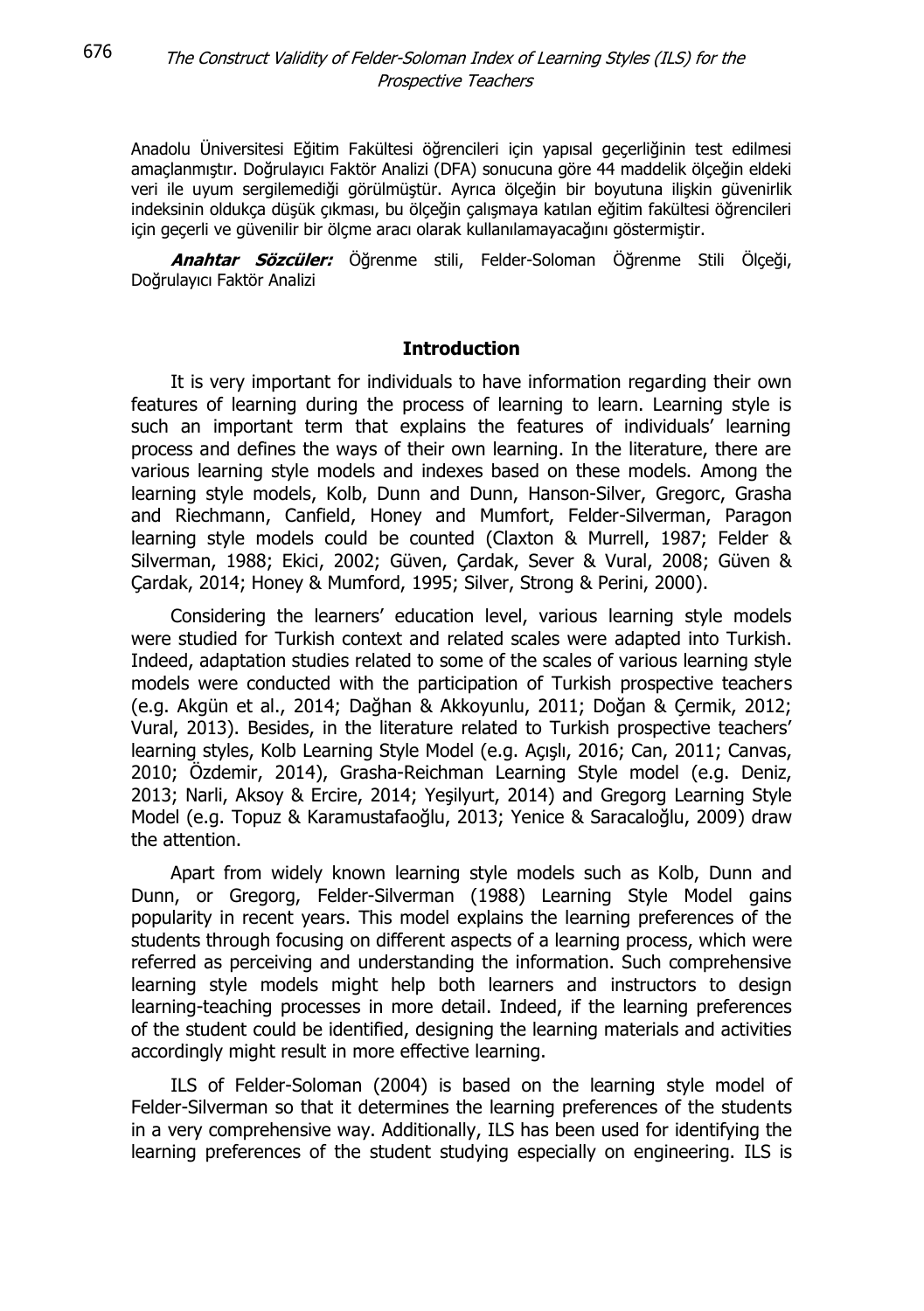also one of the most preferred learning style indexes by the adaptive educational hypermedia system developers (Akbulut & Cardak, 2012). The future of the education is foreseen to be depended on such systems and the success of ILS for adaptive educational hypermedia should be considered not only for the engineering students but also for the students of faculty of education.

Though the ILS was previously adapted into Turkish Language for the engineering student by Arslan (2003), its soundness for the prospective teachers needs future validity and reliability studies for the sake of ILS's original target learner group who were engineering students. This valuable instrument could be helpful for prospective teachers only if its previously well-defined structural model is valid for them. Thus, it is important to examine whether this instrument could be used for determining the learning styles of the students of faculty of education or not. In this study, it was aimed to test the construct validity of ILS for the prospective teachers. It is hoped that the results of the study will be helpful for future studies regarding the ILS.

#### **Felder-Silverman Learning Style Model**

Felder and Silverman (1988) defined the learning style through five dimensions each with two poles which corresponds to two features of learning related to specific dimension for the learning styles of the engineering students. The five dimensions and their two poles were perception dimension with sensory and intuitive poles, input dimension with visual and auditory poles, organization dimension with inductive and deductive poles, processing dimension with active and reflective poles, and finally understanding dimension with sequential and global poles. Later on, the organization dimension was excluded from the model and the auditory feature of learning of the input dimension was changed as verbal learners (Felder, 2002).

The final version of the learning style model is composed of four dimensions and two features of learning within each one. Perception dimension means the type of information that a student prefer to perceive in two ways; sensory or intuitive. The second one, the input dimension means the sensory channel while perceiving the information; visual or verbal. Processing dimension refers to the ways of processing the information; active or reflective, and finally the understanding dimension is related to the progress of the learners during the understanding period; sequential or global. These dimensions of Felder and Silverman's model identifies the process of receiving and processing the new information to be learned and proposes related teaching styles to help the learners with different features of learning (Felder and Silverman, 1988). Figure 1 shows the learning style dimensions and the corresponding teaching styles.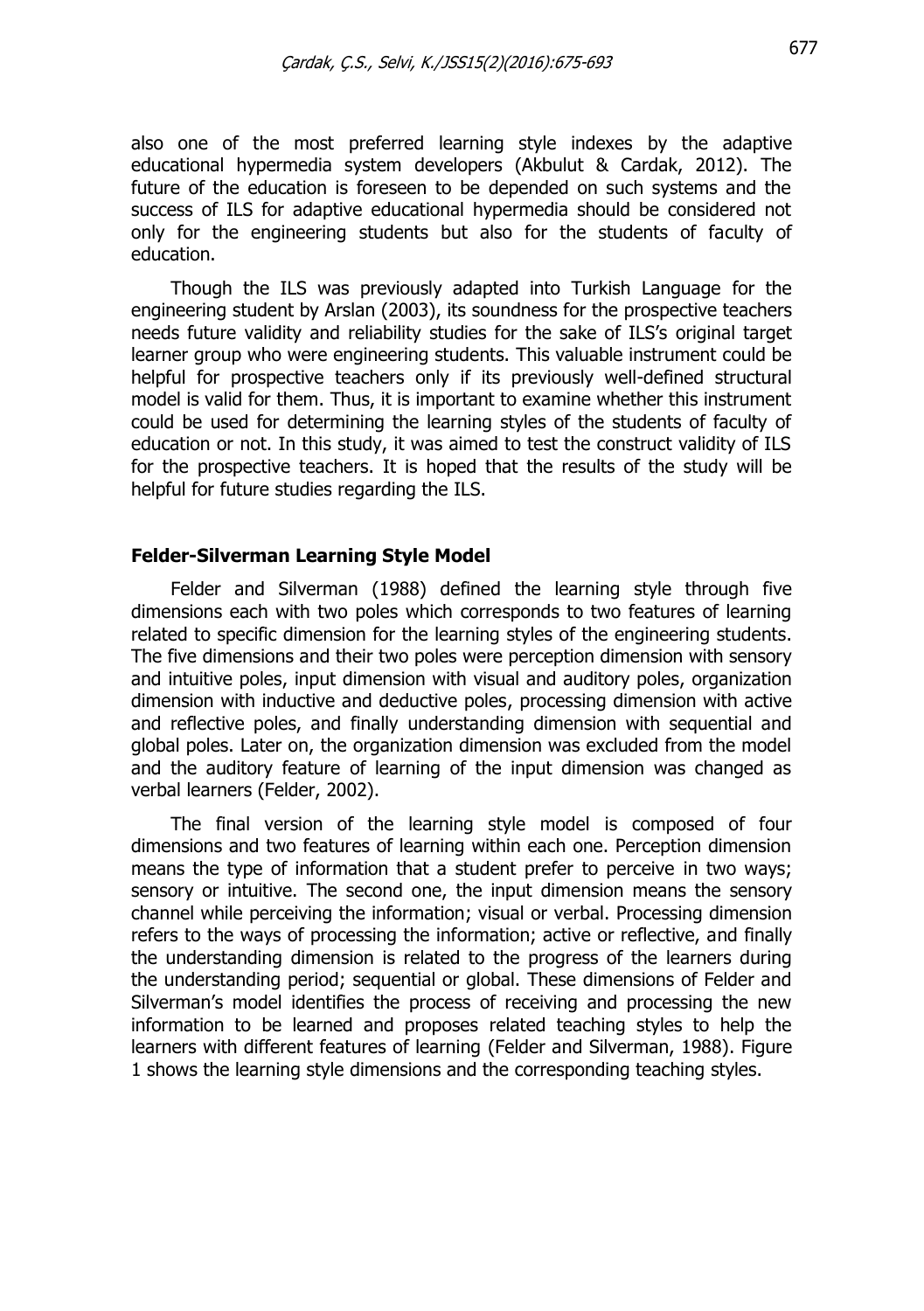

Figure 1. Dimensions of Learning Styles and Corresponding Teaching Styles This figure was derived from the table created by Felder and Silverman (1988, p. 675).

As showed on Figure 1, there are various teaching styles corresponding to related learning styles. In this context, if an instructor generally teaches according to his/her dominant learning style, some of the students might fail because of their different learning presences other than the instructor's. It means matching the teaching styles of the instructor with the related learning styles of the students might result in more effective learning-teaching processes. The related literature also supports this claim through various empirical evidences (e.g. Ford and Chen, 2001; Bajraktarevic, Hall, & Fullick, 2003; Bozkurt and Aydoğdu, 2009; Hsieh, Jang, Hwand and Chen, 2011; Mustafa and Sharif, 2011). Thus, it has become important to identify the learning styles of the students and design learning-teaching activities accordingly. One of the mostly used valid and reliably ways of identifying the learning styles is the selfreport instruments. The ILS is one of the self-report instrument used by the researchers and educators as a valid and reliable scale.

## **The Structure of the ILS**

ILS of Felder and Soloman (2004) is designed to assess the preferences of the learners for each of four dimensions of Felder-Silverman Learning Style Model (Felder and Soloman, 2004; Litzinger, Lee, Wise, and Felder, 2005). It is defined as an online questionnaire and two important issues related to the index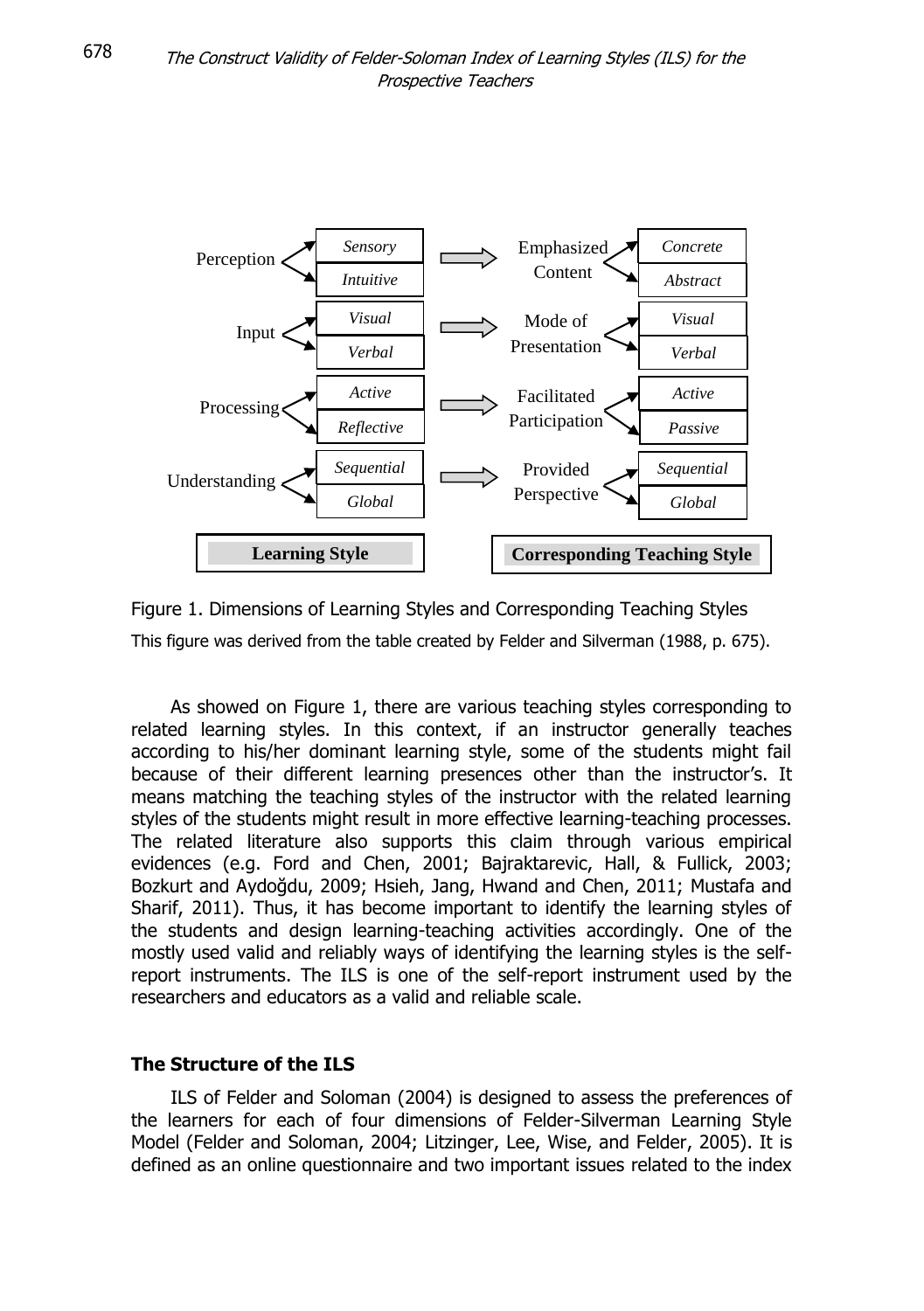are highlighted to make caution. Firstly ILS results provide the preferences of the learners, secondly ILS results "*provide an indication of possible strengths* and possible tendencies or habits that might lead to difficulty in academic settings" (Felder and Soloman, 2004). In this regard, the produced student profile by the ILS does not indicate the suitable or unsuitable subjects for the students or does not refer labeling the students according to their preferences.

ILS has 44 items for active/reflective, sensing/intuitive, visual/verbal, sequential/global dimensions of the Felder-Silverman Learning Style Model. Thus, ILS with four learning style dimensions has four sub-scales. Each dimension has 11 questions with bipolar choice indicating two learning preferences. It means the learners have to choose "a" or "b" but not both for the answer of each question. Below question is taken from the original ILS in order to exemplify (Soloman and Felder, nd.):

Question 3: When I think about what I did yesterday, I am most likely to get

- (a)a picture.
- (b)words.

A learner can gain scores from 1 to 3, 5 to 7 or 9 to 11 for each scale. Scores 1-3 mean the learner is fairly well balanced on two poles of the specific dimension. Scores 5-7 refer to moderate preference on the pole that the learner preferred and scores 9-11 mean the strong preference for one pole of the learning style dimension (Felder-Soloman, 2004). For instance, if a learner's score on visual-verbal scale is 1 to 3 on the verbal side, this means the learner's preference for being verbal is mild, at times she/he could prefer visual learning material as much as verbal materials. If the learner's score is 9 to 11 on verbal pole, the learner has a strong preference for verbal learning.

#### **Methods**

#### **Sample**

470 students of the Faculty of Education at Anadolu University from the  $1^{st}$  to  $4^{th}$ grades attending various teacher education programs at departments of primary education, foreign language education, computer education and instructional technologies participated in the study. The prospective teachers were selected randomly and all of them participated in the study voluntarily.

## **Data Collection**

The process of testing the construct validity of Felder-Soloman Index of Learning Styles for the students of faculty of education began with examining the previously adapted version of the ILS into Turkish by Arslan (2003). In this regard, the adapted version of the ILS was examined by considering the original version of the index. The Turkish version of the ILS adapted by Arslan (2003) was decided to be used in this study because of the high correlation between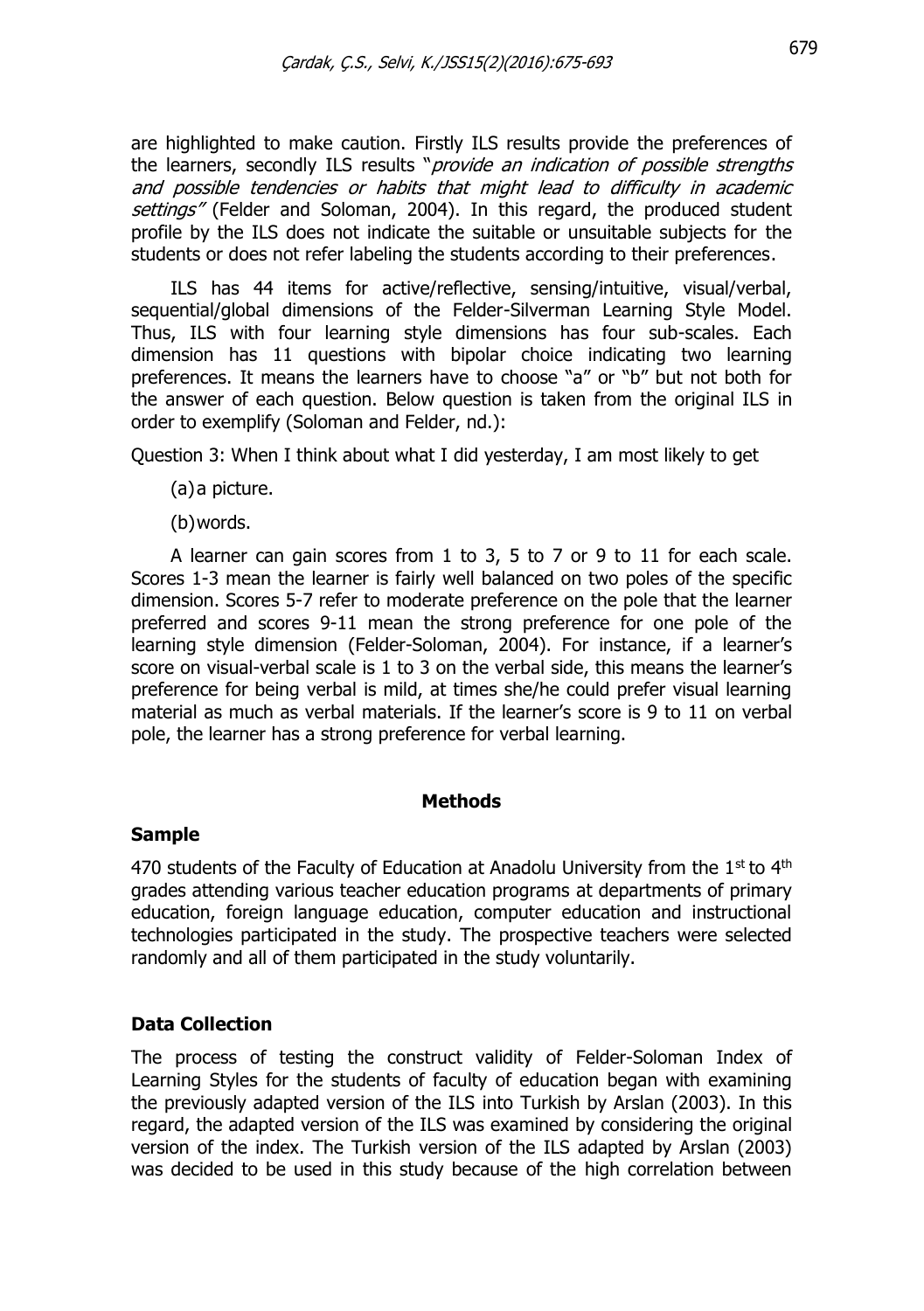the Turkish and the original indexes (Arslan, 2003; Arslan and Aksu, 2006). Meanwhile, the necessary permissions were taken for the adaptation of the index for the students of faculty of education both from Dr. Felder and Dr. Arslan. The previously adapted version of the ILS by Arslan (2003) was applied to the sample. It took approximately 20 minutes to fill in the index and fully answered 431 indexes without missing values were taken for analysis.

## **Data Analysis**

680

In order to confirm the construct validity of the ILS for the prospective teachers, Confirmatory Factor Analysis (CFA) was conducted. CFA was performed using Lisrel 8.7 statistical package for testing the four factor-model of the ILS. Because of the variable type being nominal (dichotomous classification scale; "a" or "b", but not both), correlation and asymptotic covariance matrices with "weighted least squares" method were used (Şimşek, 2007). During the CFA study, seven operations were conducted to test the model of ILS. Three criteria were followed for assessing the model: T-values, the error variances and goodness-of-fit indices were controlled. Firstly all of the t-values were checked and variables with insignificant t-values at the significance level of .05 were excluded from the model. Then error variances were examined and the observed variables which had error values higher than 0.94 were excluded from the model one by one. Finally goodness-of-fit indices of the model were examined. For the internal consistency of the each dimensions of the ILS, KR-20 values were calculated. The reliability values were compared with the results of the other studies.

## **Results**

In the current study, CFA was started from testing the original ILS model which has 44-item four dimensional structure each consisting of 11-items. Table 1 shows the original model of ILS.

| <b>Dimensions of the ILS</b>                     | <b>Item Numbers</b>            |
|--------------------------------------------------|--------------------------------|
| <b>Processing:</b> Active/Reflective Learners    | 1-5-9-13-17-21-25-29-33-37-41  |
| <b>Perceiving:</b> Sensing/Intuitive Learners    | 2-6-10-14-18-22-26-30-34-38-42 |
| <b>Input:</b> Visual/Verbal Learner              | 3-7-11-15-19-23-27-31-35-39-43 |
| <b>Understanding:</b> Sequential/Global Learners | 4-8-12-16-20-24-28-32-36-40-44 |

Table 1. The Latent and Observed Variables of the Original 44-item ILS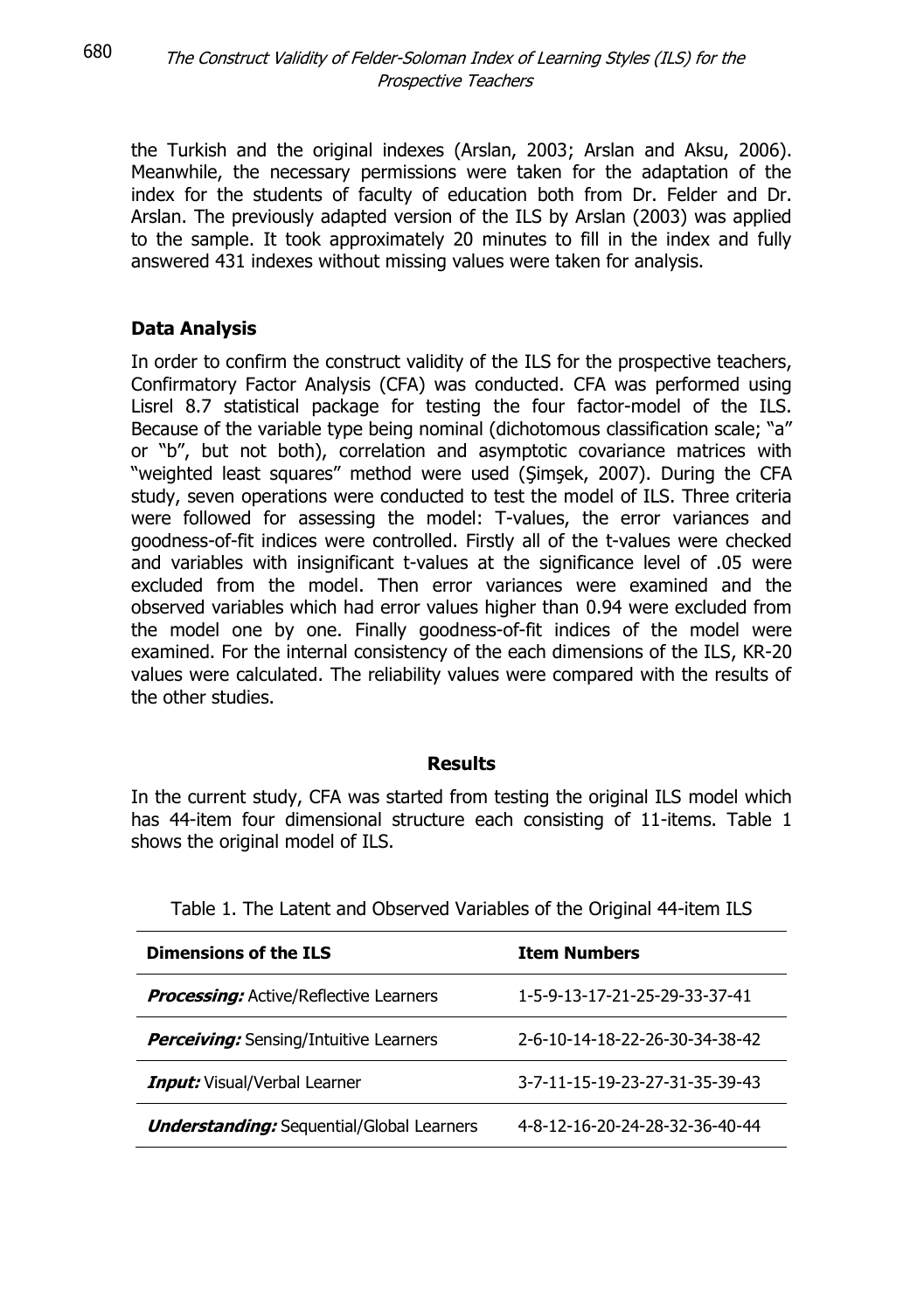To test the construct validity of the model of ILS given on Table 1, seven operations were conducted to find the best data fit of the model. Table 2 shows the number of operations on ILS, items with insignificant t-values, excluded items from the model and  $x^2$  values obtained.

| <b>Operation</b><br><b>No</b> | <b>Tested ILS</b> | <b>Items with</b><br>insignificant<br>t-values | <b>Excluded items</b><br>from the ILS     | $x^2$   |
|-------------------------------|-------------------|------------------------------------------------|-------------------------------------------|---------|
| 1                             | $ILS(44-item)$    | Item8-Item10-<br>Item12- Item17-<br>Item39     |                                           | 1712.81 |
| $\overline{2}$                | $ILS(39-item)$    |                                                | Item8-Item10-<br>Item12-Item17-<br>Item39 | 1240.55 |
| 3                             | $ILS(38-item)$    |                                                | Item <sub>20</sub>                        | 1186.88 |
| 4                             | $ILS(37-item)$    |                                                | Item16                                    | 1106.50 |
| 5                             | $ILS(36-item)$    |                                                | Item <sub>44</sub>                        | 1058.24 |
| 6                             | $ILS(35-item)$    |                                                | Item35                                    | 948.21  |
| 7                             | $ILS(34-item)$    |                                                | Item43                                    | 910.38  |

| Table 2. Tests of ILS, Excluded Items from the ILS and Obtained $x^2$ – |        |  |  |  |
|-------------------------------------------------------------------------|--------|--|--|--|
|                                                                         | Values |  |  |  |

According to Table 2, the first operation was conducted to test the 44-item structure of the four dimensional model and the test results gave five items (8- 10-12-17-39) with insignificant t-values. Indeed, the obtained  $x^2$  value was considerably high for the 44-item model. Furthermore, the error variances of these observed variables with insignificant t-values were 1.00, 1.00, .99, 1.00 and .99 respectively. According to those results, 44-item ILS did not revealed a model fit with the data at hand.

In such cases in which there are insignificant t values and high error variances, Çokluk, Şekercioğlu and Büyüköztürk (2010) advice to exclude related observed variables from the model after checking their error variances. Similarly, Şimşek (2007) makes caution about excluding such items from the model. Based on the related literature on CFA, before proceeding with the second operation of CFA study, these five items with t-values higher than 1.96 at the significance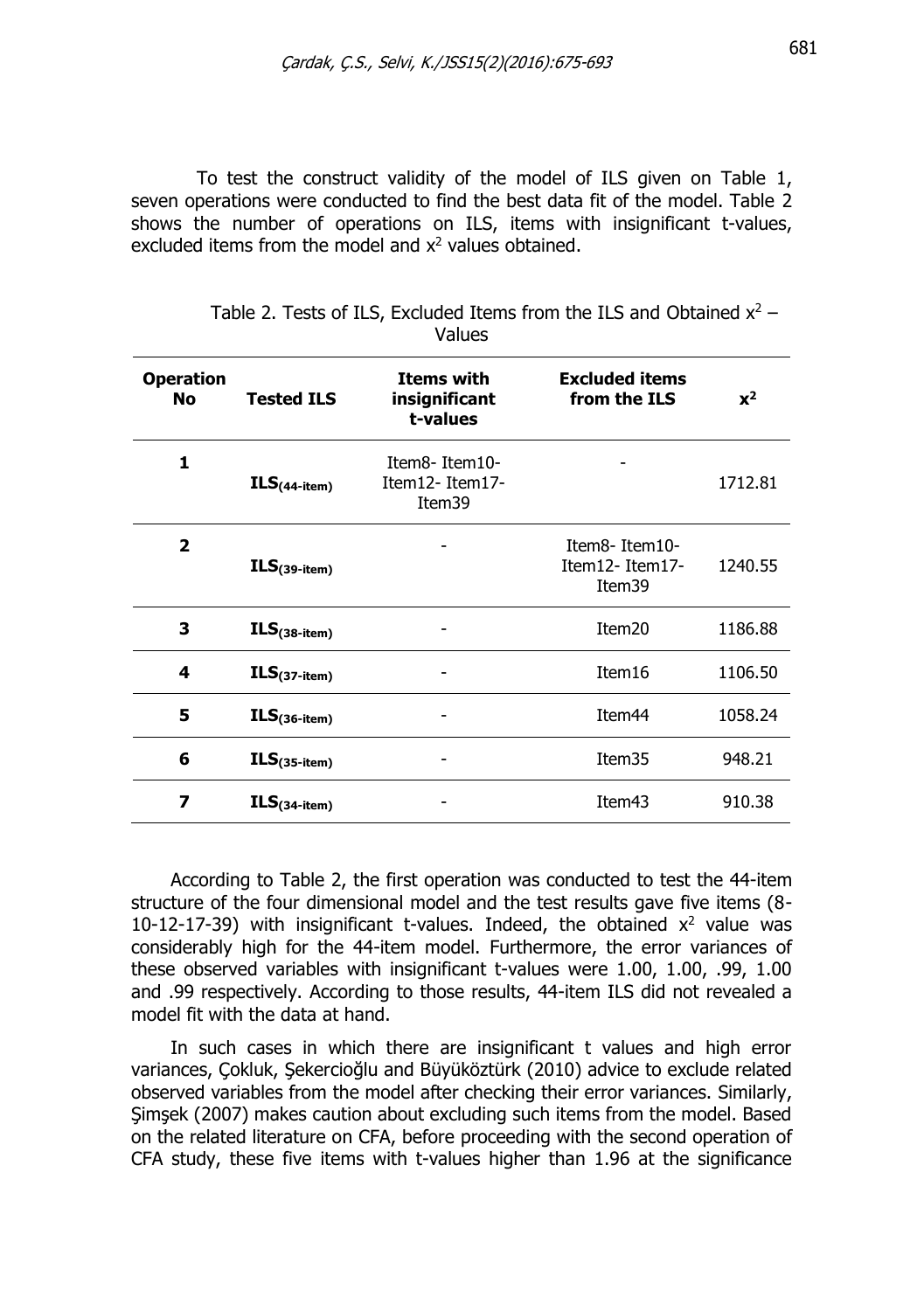level of .05 were excluded from the model. According to the Table 2, after the first operation, none of the remaining operations gave insignificant t-values. Thus, error values were checked in each operations.

After eliminating five items because of t-values and very high error variances, the second operation was conducted to test the 39-item ILS model. According to the result of the second operation,  $x^2$  value was dramatically decreased ( $x^2 = 1240.55$ ). Even though the respectively low value of the  $x^2$ , when error values were examined, items with error values higher than .94 were identified. Beginning from the highest error value, related items were eliminated from the model one by one starting from the Item-20.

The following operations (operation three to seven) were conducted in the same manner as the second one. As showed on Table 2, after each operation,  $x^2$  value was decreased and took its lowest value ( $x^2$  = 910.38) as a result of the last (the seventh) operation. The CFA study regarding the model of the ILS was resulted with the seventh operation because of having all of the t-values significant and error values lower than .94 as a result of the last operation. Although .94 value is also respectively high regarding error variances, the concern of content validity made the researchers result the CFA study after eliminating Item 43 as the last item excluded from the model. At total, 10 items were excluded from the model according to the CFA study of ILS through seven operations. Some of the goodness-of-fit indices of the 44-item ILS and the final situation of the ILS with 34-item were given on Table 3. Additionally, the result of Chi-square test with Chi-square values and the ratio of Chi-square value to the degree of freedom were also given on Table 3.

| Tested<br><b>ILS</b>                                                    | $x^2$ | df l |  |  |  | p x <sup>2</sup> /df GFI AGFI CFI RMR RMSEA |
|-------------------------------------------------------------------------|-------|------|--|--|--|---------------------------------------------|
| <b>ILS</b> <sub>(44-item)</sub> 1712.81 896 .000 1.912 .92 .91 .54 .065 |       |      |  |  |  | .046                                        |
| <b>ILS</b> (34-item) 910.38 521 .000 1.747 .94 .94 .69 .063             |       |      |  |  |  | .042                                        |

Table 3.The Goodness-of-fit Indices of the First and the Seventh Tests Regarding the ILS

According to the Table 3, there was a considerable decrease on the  $x^2$  value from the first CFA test for the original 44-item ILS to the seventh test with 34 item one. On the other hand, both of the  $x^2$  tests were significant as usually occurred on CFA studies even though insignificant results were expected. However "the chi-square index and its p-value alone cannot be fully trusted in general as means for model evaluation" (Raykov and Marcoulides, 2006, p. 43.). Because  $x^2$  statistic is sensitive to sample size (Kelloway, 1998), other parameters were reported here such as  $x^2$ /df. According to Şimşek (2007), the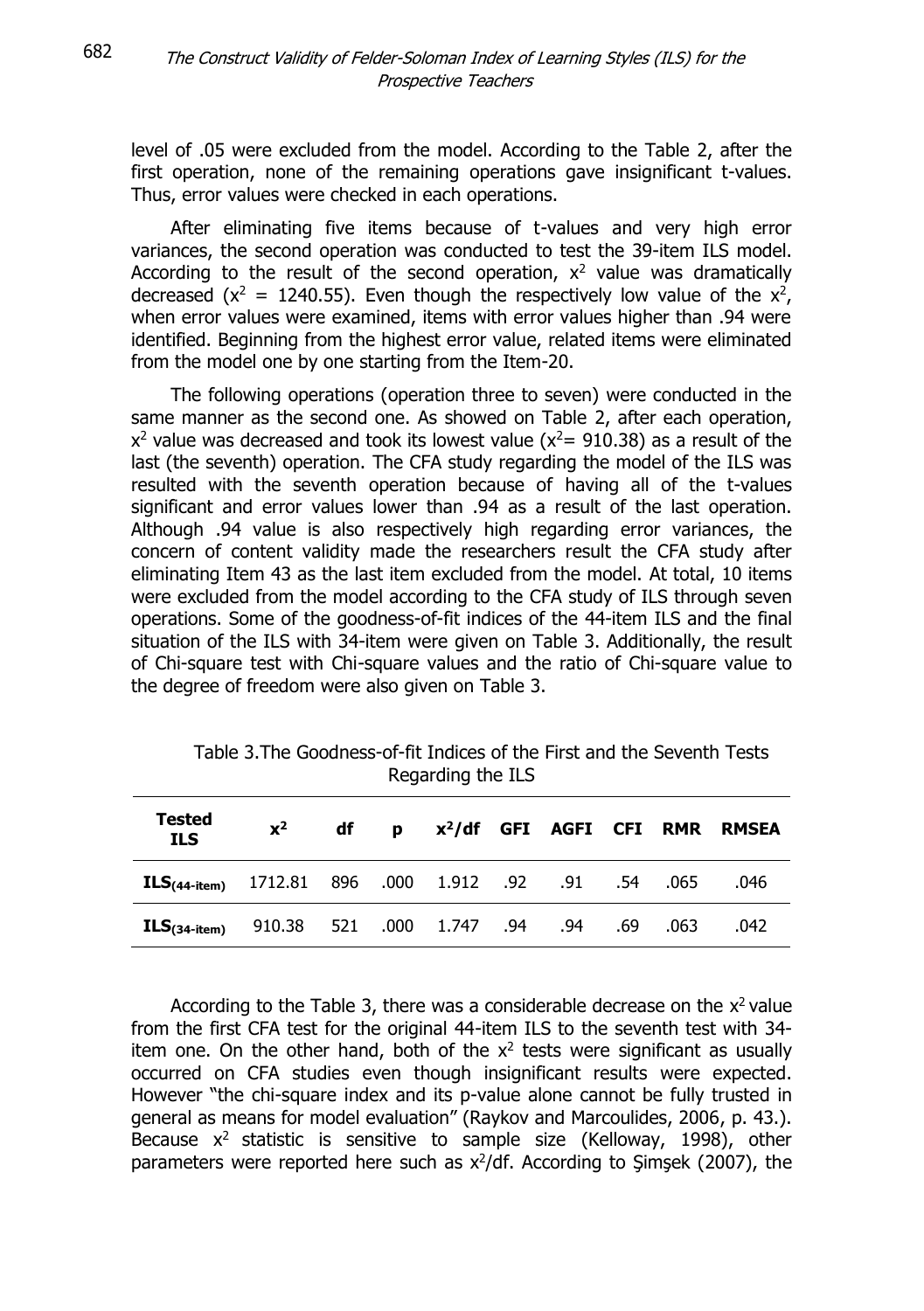value of  $x^2$ /df lower than two indicates a good model fit to the observed data. As showed on Table 3, both of the CFA tests gave the lower than two value for  $x^2$ /df (1.747 for 34-item ILS). Hence  $x^2$ /df value of the 34-item ILS might be taken as an evidence for good fit of the model to the data.

Among the other fit indices, GFI (Goodness of Fit Index), AGFI (Adjusted Goodness of Fit Index) and CFI (Comparative Fit Index) bigger than .90 indicate acceptable fit of the model to the data (Şimşek, 2007; Yılmaz and Çelik, 2009). In this study, GFI and AGFI indices kept the value higher than .90 while CFI value remained lower than .90 although it increased considerably. According to Yet, West, Finc and Curan (1995), CFI value is quite reliable to make predictions regarding data with normal distribution which is not the case in this study (Cited in Şimşek, 2007). When GFI and AGFI indices were considered to make predictions regarding model fit of the ILS to the data, 34-item ILS showed better fit.

Among the other indices, RMR (Root Mean Square Residual) should be below .05 for acceptable fit (Şimşek, 2007). As showed on Table 4, even though RMR index did not decreased below.05, it took its smallest value of .063 as a result of the seventh test with 34-item ILS. In this study RMSEA (Root Mean Square Error of Approximation) index which is among the most informative indices and gaining popularity (Kelloway, 1998; Raykov and Marcoulides, 2006) might be taken as the predictor of the model fit since RMSEA values less than .05 indicated the good-fit of the model to the data (Kelloway, 1998) as it is the case for this study. RMSEA took its smallest value (.042) on the seventh CFA operation with 34-item ILS. On Table 4, the sub-scales and the numbers of the remaining items on each were showed.

| <b>Dimensions of the ILS</b>                     | <b>Item Numbers</b>         | Total |
|--------------------------------------------------|-----------------------------|-------|
| <b>Processing:</b> Active/Reflective Learners    | 1-5-9-13-21-25-29-33-37-41  | 10    |
| <b>Perceiving:</b> Sensing/Intuitive Learners    | 2-6-14-18-22-26-30-34-38-42 | 10    |
| <b>Input:</b> Visual/Verbal Learner              | 3-7-11-15-19-23-27-31       | 8     |
| <b>Understanding.</b> Sequential/Global Learners | 4-24-28-32-36-40            | 6     |

Table 4. The Latent and Observed Variables of the 34-item ILS

As indicated on Table 4, one item from the processing dimension, similarly only one item from the perceiving dimension was excluded from the scale. On the other hand, three items from the input dimension and five items from the understanding dimension were excluded from the ILS. The original 11-item structure on each sub-scale was highly destroyed as a result of the CFA study.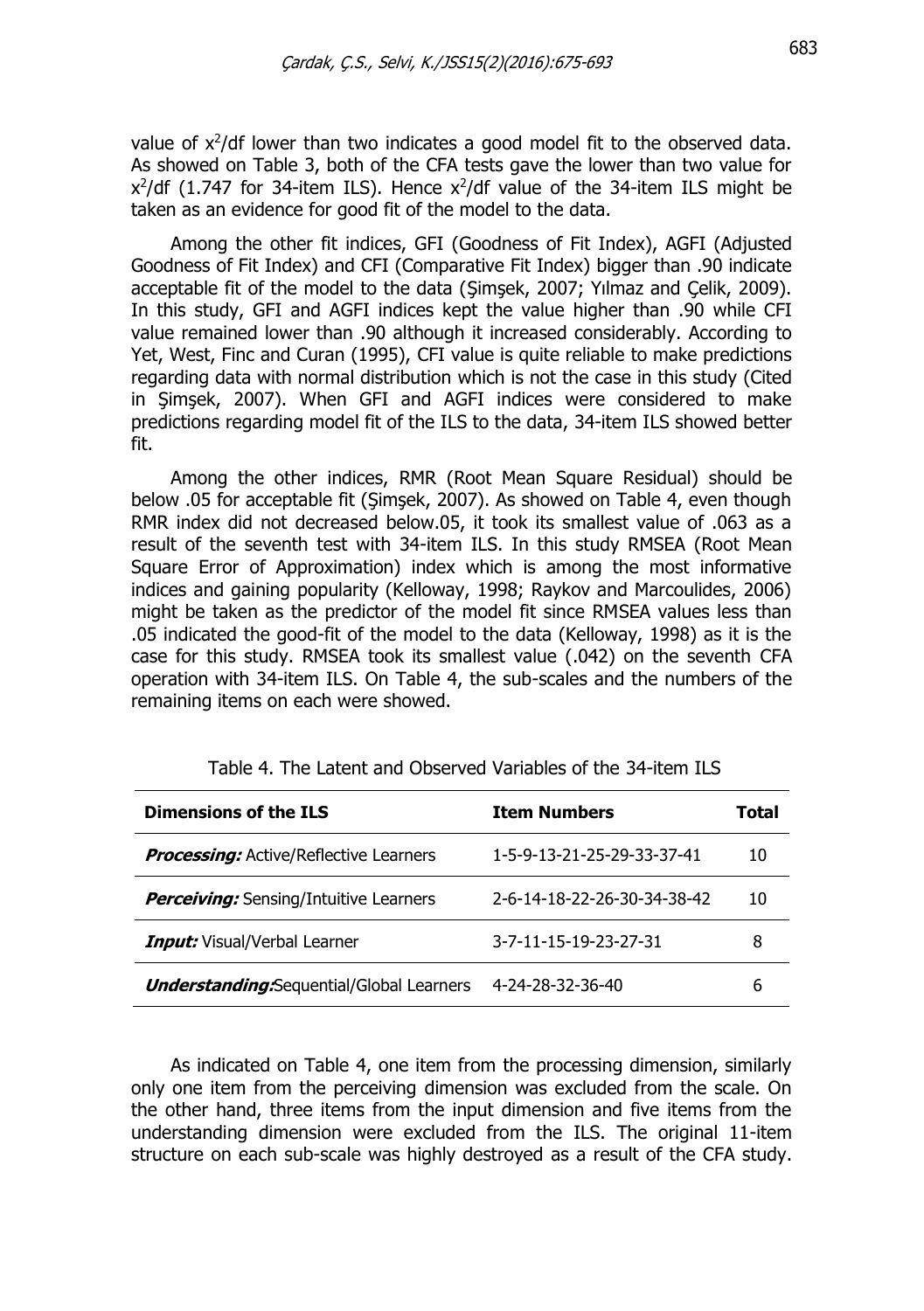However, this 34-item structure might cause some problems in terms of interpretation of the scores gathered from the ILS. Meanwhile, excluding five items from the understanding dimension might weaken the content validity of the last dimension. On Figure 2, the path diagram of the 34-item ILS was given.



Figure 2. Path Diagram of the 34-item ILS

According to the results of the CFA study, the seventh operation regarding the 34-item ILS might show the best fit to the data at hand though the concern of content validity. Nevertheless, before claiming anything about the validity, the internal reliability ratios of the ILS had been calculated and interpreted.

## **Internal Consistency Reliability**

The internal consistency reliability of the Turkish Felder-Soloman ILS for the prospective teachers was calculated as KR-20 value and found to be 0.60 for the whole of the instrument. On Table 5, the reliability ratios of the each dimension of the ILS were compared with other studies.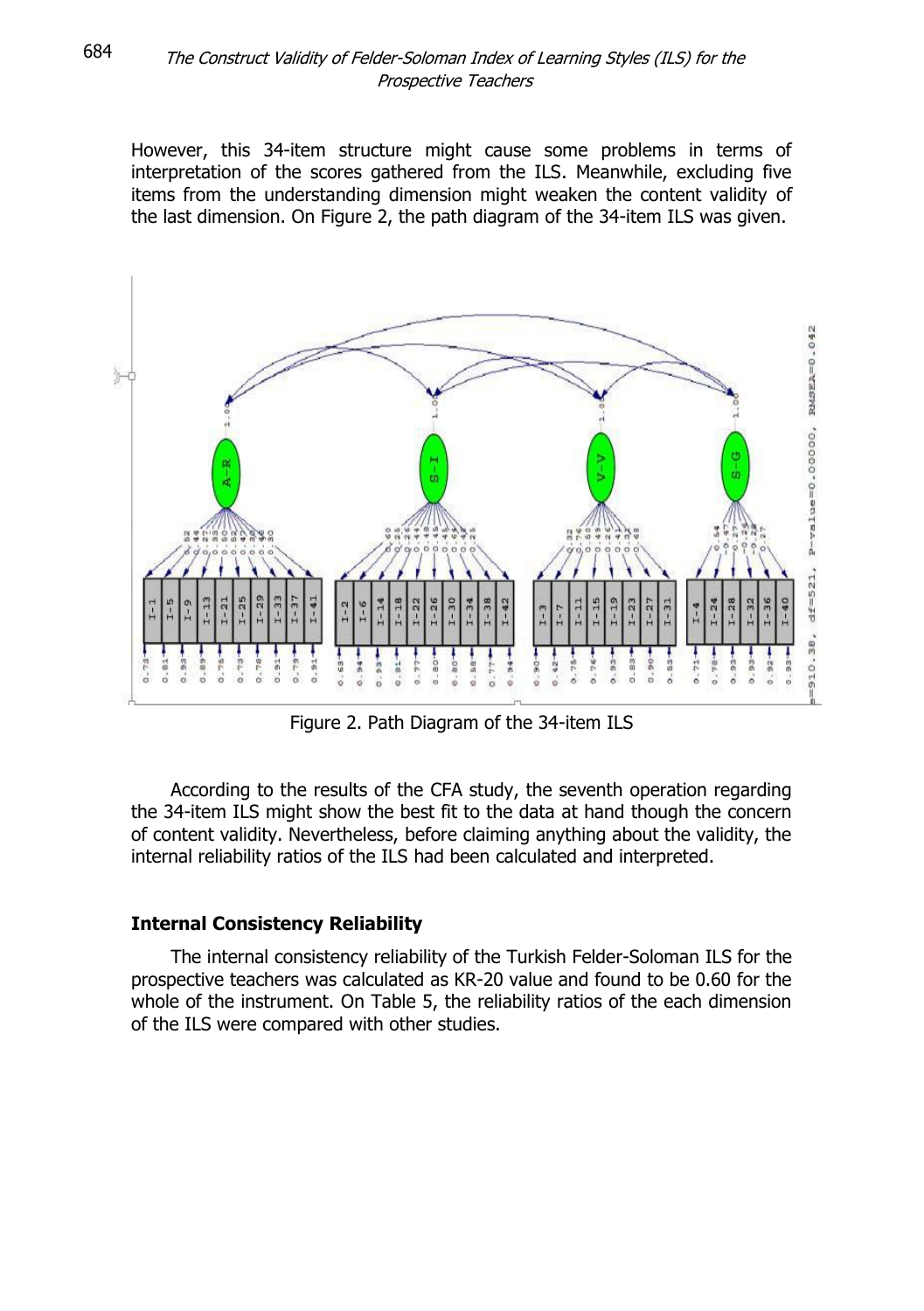|                                                           | N   | A/R | S/I | V/V | S/G |
|-----------------------------------------------------------|-----|-----|-----|-----|-----|
| <b>Studies Conducted in Turkey</b>                        |     |     |     |     |     |
| Arslan (2003)                                             | 120 | .49 | .55 | .53 | .30 |
| Samanci and Keskin (2007)                                 | 381 | .43 | .54 | .59 | .32 |
| Atman et al. (2009)                                       | 408 | .50 | .56 | .61 | .47 |
| Aktürk et al. (2013)                                      | 113 | .63 | .50 | .67 | .29 |
| <b>Current Study</b>                                      | 431 | .56 | .58 | .53 | .20 |
| <b>Other Studies</b>                                      |     |     |     |     |     |
| Zwanenberg,<br>Wilkinsin<br>Van<br>and<br>Anderson (2000) | 279 | .51 | .65 | .56 | .41 |
| Zywno (2003)                                              | 557 | .60 | .70 | .63 | .53 |
| Litzinger et al. (2005)                                   | 572 | .60 | .77 | .74 | .56 |
| Platsidou and Metallidou (2009)                           | 340 | .45 | .62 | .51 | .45 |
| Hosford and Siders (2010)                                 | 358 | .63 | .76 | .64 | .62 |
| Al-Azawei,<br>Parslow<br>Lundqvist<br>and<br>(2015)       | 259 | .41 | .57 | .59 | .43 |

Table 5. Comparisons of the Internal Consistency Reliability Ratios of the ILS

A/R: Active/Reflective, S/I: Sensing/Intuitive, V/V: Visual/Verbal, S/G: Sequential/Global

As given on Table 5, the reliability ratios of the ILS in Turkey were near each other for all of four dimensions. Despite that, sequential/global dimension had very low internal consistency reliability in the studies conducted with Turkish students and the current study had the lowest value (.20) for this dimension. The study conducted by Atman et al. (2009) reported the highest reliability of sequential/global dimension of the ILS (Cited in Aslan, Öztürk and İnceoğlu, 2014). Additionally, comparing to the other dimensions, sequential/global dimension had almost the lowest internal consistency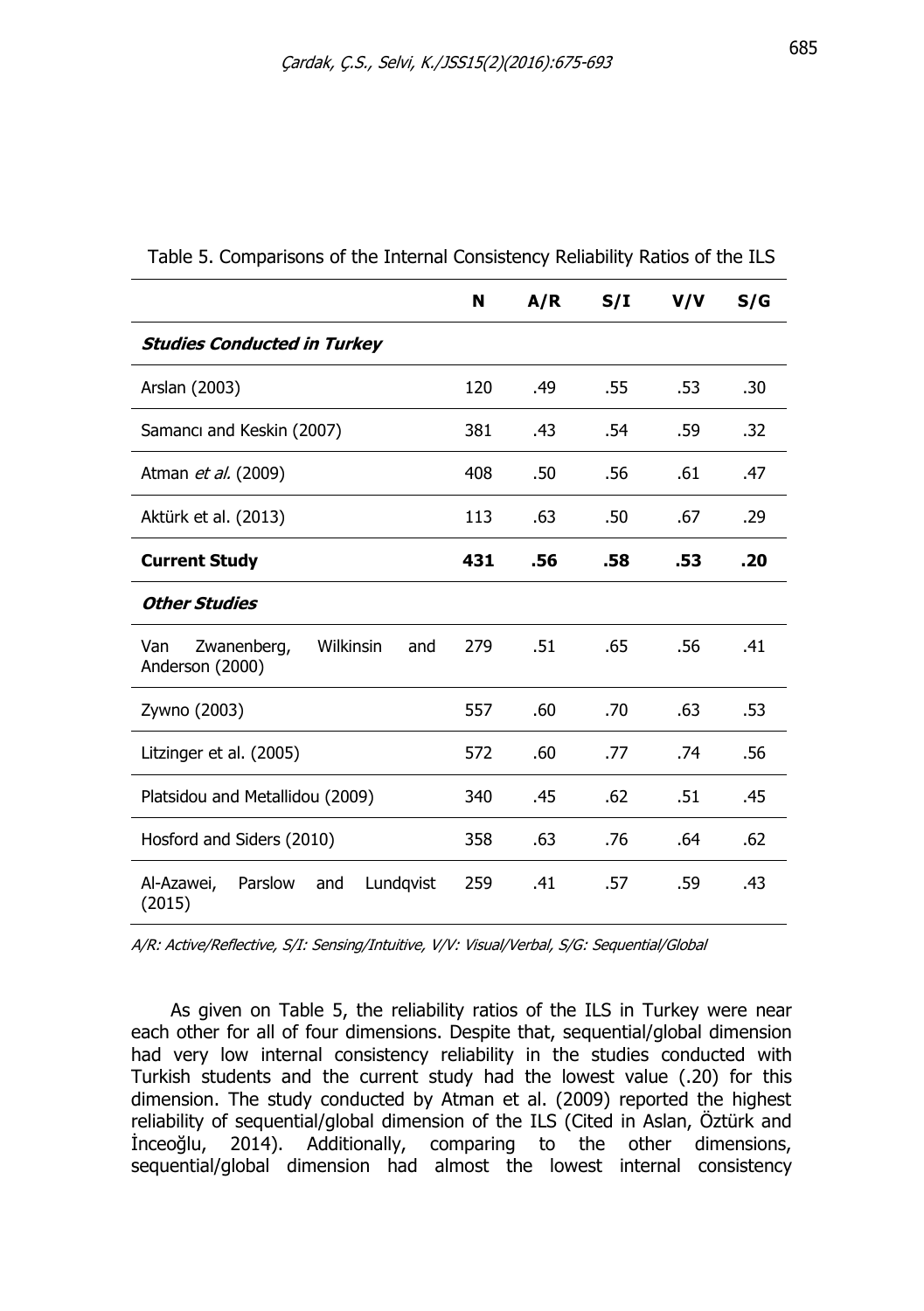reliabilities in all studies showed on Table 5 regardless of being conducted in Turkey or not. Reliability values of the other dimensions of the ILS in the study at hand were .56 for the active/reflective dimension, .58 for sensing/intuitive dimension, .53 for visual/verbal dimension. Other studies reported almost similar reliability ratios for the other three dimensions of the ILS especially in Turkey.

#### **Discussion and Conclusion**

In the current study, CFA was conducted to understand the construct validity of the previously defined structure of the ILS for the prospective teachers at Anadolu University. The 44-item four dimensional model of the ILS was tested with the data at hand to find out the model fit which was defined as "the extent to which a hypothesized model is consistent with the data" (Diamantopoulos and Siguaw, 2000, p. 82). According to Çokluk et al. (2010), cross-cultural scale adaptation studies could start directly with CFA study only if the scale's factorial structure was validated in its original culture. ILS, as one of the most popular instruments of learning styles and preferences, was validated by various studies (eg. Zywno, 2003; Felder and Spurlin, 2005; Litzinger, Lee, Wise & Felder, 2007).

According to results of the CFA study, 44-item four dimensional model of ILS did not present a model fit with the data at hand because of some items with insignificant t-values and very high error variances. Similarly, in another study which was conducted to reveal the soundness of the ILS for Arabic sample, the results of factor analysis was not promising (Al-Azawei et al., 2015). Actually, such results are expectable because of cultural differences and boost the need for developing original scales of learning styles specific for each culture.

When the CFA study was continued, 34-item four dimensional model of ILS produced more acceptable model fit to the data collected from prospective teachers at Anadolu University. However 34-item ILS might not be convenient with the 44-item original structure of the ILS since 44-item is separated into four dimensions so each dimension has 11-item in order to make the highest scores equal for each sub-scales. Therefore, the final version of the ILS revealed in the current study might cause difficulty to the learner while interpreting the learning preferences. Indeed, the content validity of the scale especially for the last dimension in which five items were excluded required future studies.

Although the goodness of fit-indices of 34-item ILS were promising, before deciding on the construct validity of the 34-item ILS, reliability study in means of internal consistency was considered. The results of the internal consistency reliabilities of the four dimensions of the ILS showed that apart from the sequential/global dimension, the reliability values of the other dimensions were acceptable. On the other hand, 0.20 value for the reliability of the sequential/global dimension was very low. Similarly, in other studies conducted in Turkey related to the ILS also reported very low reliability values for the last dimension of the ILS (Arslan 2003; Samancı and Keskin, 2007; Aktürk et al. 2013). The reason of the low reliability values of the understanding dimension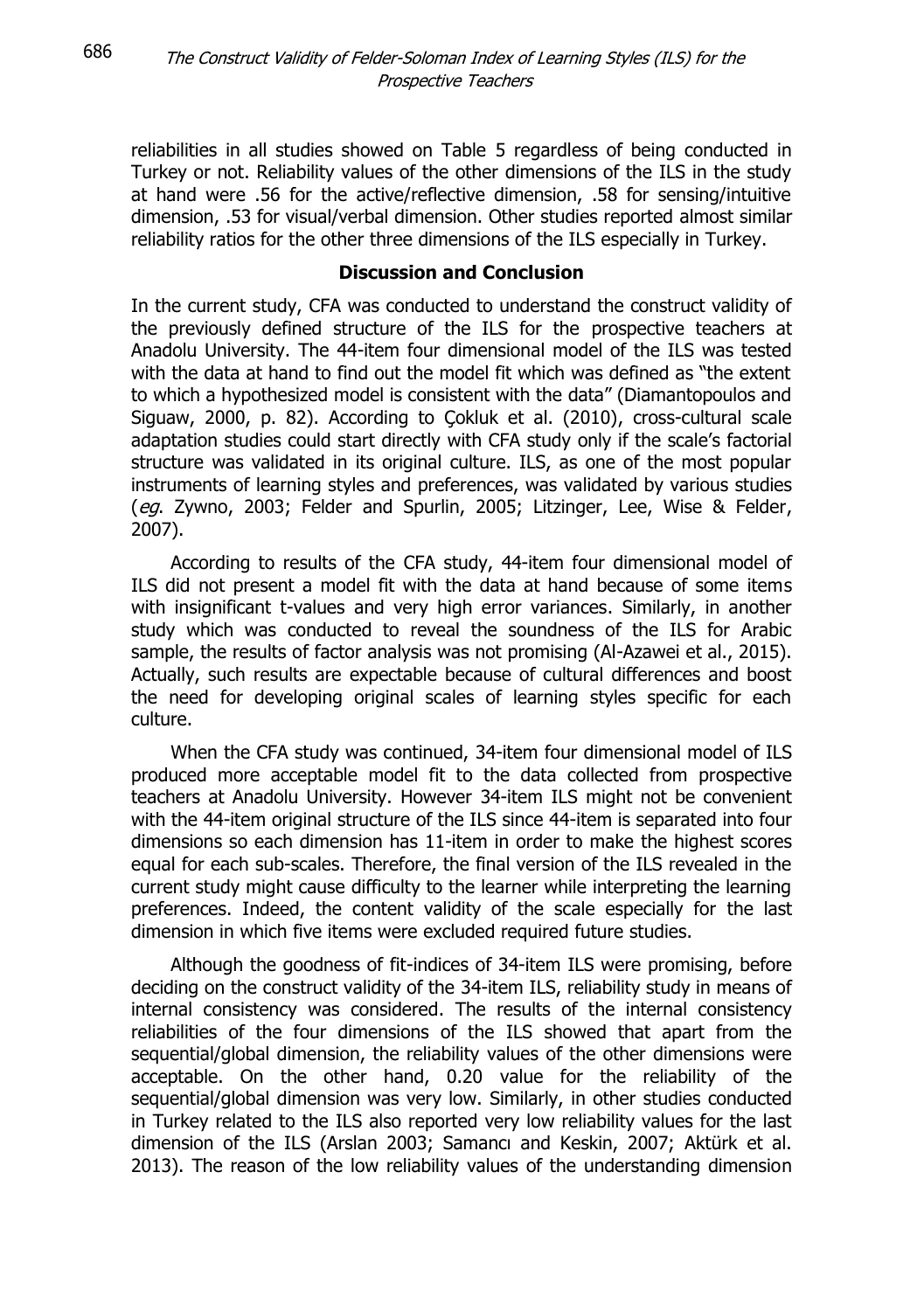(sequential/global learners) might be the same as the current study; the content organization of the curricula in Turkey generally follow sequential paths and Turkish students get used to take information sequentially. The fact that was revealed in Turkish studies might be taken as a caution for curriculum developers. Curriculum developers should consider global learners when organizing the content through starting with the cases, aims and objectives, summaries or other learning materials to help the students understand the big picture before proceeding with detail information sequentially. Educational psychologist should also take the results revealed in the studies in Turkey regarding the low reliability values of the sequential/global dimension as a need for further studies. In this context, the conformity of sequential/global dimension of the ILS to Turkish Culture should be critically reviewed. In the future studies, this dimension might be excluded from the model or the items of this dimension might be re-written for Turkish Culture.

Other three dimensions of the ILS have acceptable reliabilities because all a bit above 0.50 (Tuckman, 1999). Therefore excluding the sequential/global dimension and using the three-dimensional ILS might be considered in order to determine the learning styles of the prospective teachers in future studies. However, taking the ILS with three dimensional structure requires future validity and reliability studies with new data, because the data was collected in the current study based on four-dimensional ILS. When three-dimensional ILS was applied to the prospective teachers, more different results might be revealed.

While the reliability values of the each dimension of the ILS were considered, the reliability of the index as a whole was found to be .60 which could be interpreted as a moderate value for a self-report instruments. The twopolar scale of the ILS might have affected the reliability because the participants must have selected "a" or "b" option, not both, for each item on the ILS. Similarly, another learning style instrument which has similar structure with ILS, Paragon Learning Style Inventory (PLSI), had very low reliability values for Turkish context too (Çardak & Güven, 2014). For the future studies, exploratory factor analysis might be conducted on ILS after augmenting the response options for each item at least to five-scale grading.

Apart from internal consistency reliability, the strength of the ILS on determining the learning styles is also questionable because of being a selfreport instrument. New trends on adaptive educational hypermedia which accommodates learning styles are based on determining students' learning preferences automatically by using the system's records on students' behaviors. The results regarding the learning styles derived from such automatic learning style detection systems are convenient with the results of ILS (Garcia, Amandi, Schiaffino, and Campo, 2007; Özpolat and Akar, 2009; Dung and Florea, 2012; Latham, Crockett, Mclean, and, Edmonds, 2012; Feldman, Monteserin, and Amandi, 2014). Thus, in order to verify the strength of ILS on learning style identification, prospective teachers' learning behaviors during adaptive online learning processes might be observed and the results might be compared with the result of ILS for the future studies.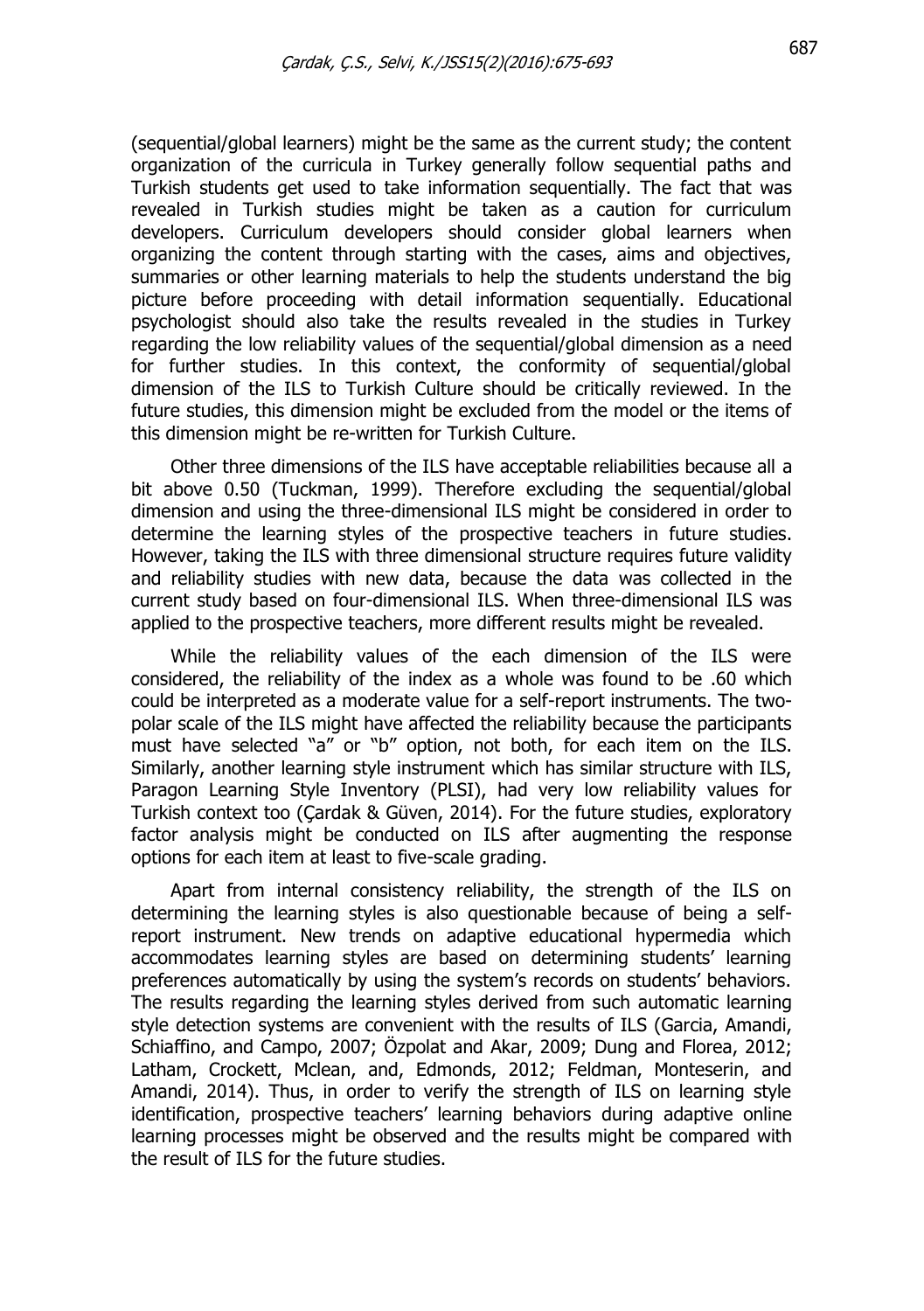As a conclusion, the construct validity of the 44-item ILS was not obtained for the participant prospective teachers of the current study. Even though the 34-item ILS model were found to be promising as a result of the CFA study with the data at hand, the concern of content validity with 34-item ILS and the low reliability value of the fourth dimension of the index requires further studies in order to decide the reliability and validity of the four dimensions of the ILS for the prospective teachers and Turkish Culture.

## **Acknowledgement**

The authors would like to thank to Dr. Richard Felder, Dr. Berna Arslan and Dr. Meral Aksu for their kindly permissions to use ILS.

## **References**

- Açışlı, S. (2016). Sınıf Öğretmeni Adaylarının Öğrenme Stilleri ile Eleştirel Düşünme Eğilimlerinin İncelenmesi [Investigation of Class Teacher Candidates' Learning Styles and Critical Thinking Dispositions]. Elementary Education Online, 15(1), 273-285. Doi:10.17051/io.2016.78596.
- Akbulut, Y., and Cardak, C. S. (2012). Adaptive educational hypermedia accommodating learning styles: A content analysis of publications from 2000 to 2011. Computers & Education, 58(2), 835-842. Doi:10.1016/j.compedu.2011.10.008.
- Akgün, Ö. E., Küçük, Ş., Çukurbaşı, B., and Tonbuloğlu, İ. (2014). Sözel veya Görsel Baskın Öğrenme Stilini Belirleme Ölçeği Türkçe Formunun Geçerlik ve Güvenirlik Çalışması [Validity and Reliability Study of the Visual versus Verbal Style of Processing Scale Turkish Form]. Bartın Üniversitesi Eğitim Fakültesi Dergisi, 3 (1), 277 – 297. Doi:10.14686/BUEFAD.201416218.
- Aktürk, Z., Acemoglu, H., Set, T., Cansever, Z., and Avsar, U. Z. (2013). Turkish reliability and validity of the Index Learning Styles instrument. HealthMED, 7(2), 445-450.
- Al-Azawei, A., Parslow, R., and Lundqvist, K. (2015). A Psychometric Analysis of Reliability and Validity of the Index of Learning Styles (ILS). International Journal of Psychological Studies, 7(3), 46-57. DOI: http://dx.doi.org/10.5539/ijps.v7n3p46.
- Arslan, B. (2003). A descriptive study on learning style preferences of the engineering students at METU. Unpublished Master's Thesis, Middle East Technical University, Institute of Social Sciences, Ankara.
- Arslan, B., and Aksu, M. (2006). A descriptive study of the learning style profiles of the engineering students at the Middle East Technical University (METU). Education and Science, 31 (141), 83-91.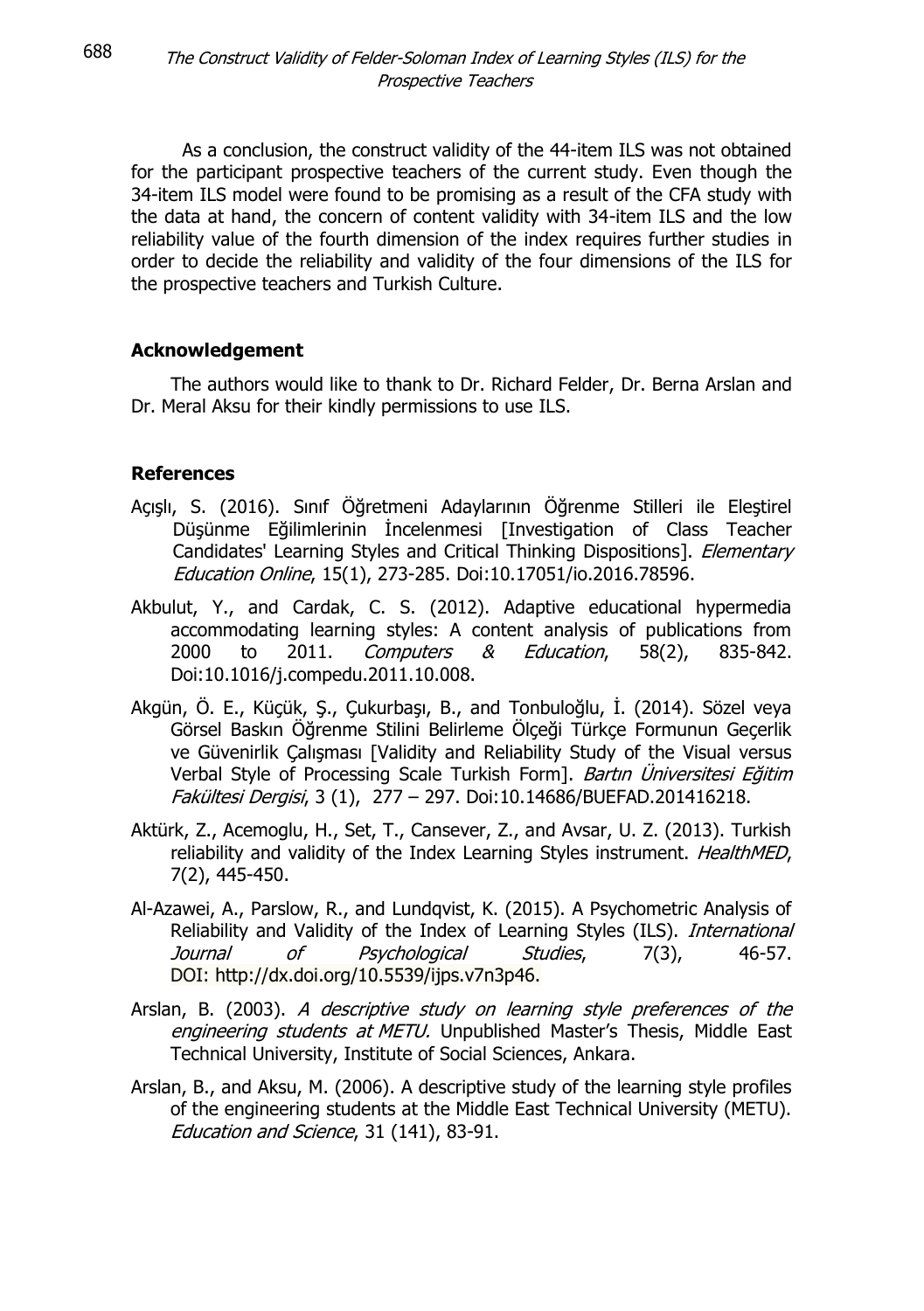- Aslan, B. G., Öztürk, Ö., and İnceoğlu, M. M. (2014). Effect of Bayesian Student Modeling on Academic Achievement in Foreign Language Teaching (University Level English Preparatory School Example). Educational Sciences: Theory & Practice, 14(3), 1143-1168.
- Atman, N., İnceoğlu, M. M., Öğretmen, T., and Aslan, B. G. (2009, Mayıs). Felder ve Soloman Öğrenme Biçemi Ölçeği etkin-yansıtıcı ve görsel-sözel boyutlarının geçerlik ve güvenirlik çalışması. [Validity and reliability study of visual-verbal dimensions of ILS]. Paper presented at the First International Congess on Turkish Educational Studies, Çanakkale 18 Mart University.
- Bajraktarevic, N., Hall, W., and Fullick, P. (2003). Incorporating learning styles in hypermedia environment: Empirical evaluation. In P. de Bra, H. C. Davis, J. Kay & M. Schraefel (Eds.), Proceedings of the Workshop on Adaptive Hypermedia and Adaptive Web-Based Systems (pp. 4 1-52). Nottingham, UK.
- Bozkurt, O., and Aydoğdu, M. (2009). A comparative analysis of the effect of Dunn and Dunn Learning Styles Model and traditional teaching method on 6th grade students' achievement levels and attitudes in science education lesson. Elementary Education Online, 8(3), 741-754.
- Can, Ş. (2011). Sınıf öğretmeni adaylarının öğrenme stilleri ile bazı değişkenler arasındaki ilişkinin araştırılması [Investigations of the relationships between the learning styles of the preservice elementary teachers and some variables]. H. U. Journal of Education, 41, 70-82.
- Canvas, B. (2010). A study on pre-service science, class and mathematics teachers' learning styles in Turkey. Science Education International, 21(1), 47-61.
- Claxton, C. S., and Murrell, P. H. (1987). Learning Styles: Implications for Improving Educational Practices. ASHE-ERIC Higher Education Reports. Retrieved from <http://eric.ed.gov/?id=ED293478> 26 March 2016.
- Çardak, Ç. S., and Güven, M. (2014). Assessment of the reliability and validity of PLSI in a Turkish Higher Education Institution. Anadolu Journal of Educational Sciences International, 4(2), 108-132.
- Çokluk, Ö., Şekercioğlu, G., and Büyüköztürk, Ş. (2010). Sosyal Bilimler İçin Çok Değişkenli İstatistik: SPSS ve LISREL Uygulamaları. [Multi Variable Statistics for Social Sciences]. Ankara: Pegem Akademi.
- Dağhan, G., and Akkoyunlu, B. (2011). Maggie mcvay lynch öğrenme stili envanterinin türkçe'ye uyarlanma çalışması [The adaptation study of Maggie Mcvay Lynch Learning Style Inventory into Turkish]. H. U. Journal of Education, 40, 117-126.
- Deniz, S. (2013). Öğretmen adaylarının öğrenme stilleri ve öğretmen öz-yeterlik algı düzeylerinin bazı değişkenler açısından incelenmesi [An investigation of the learning styles and teacher self-efficacy levels of perception of pre-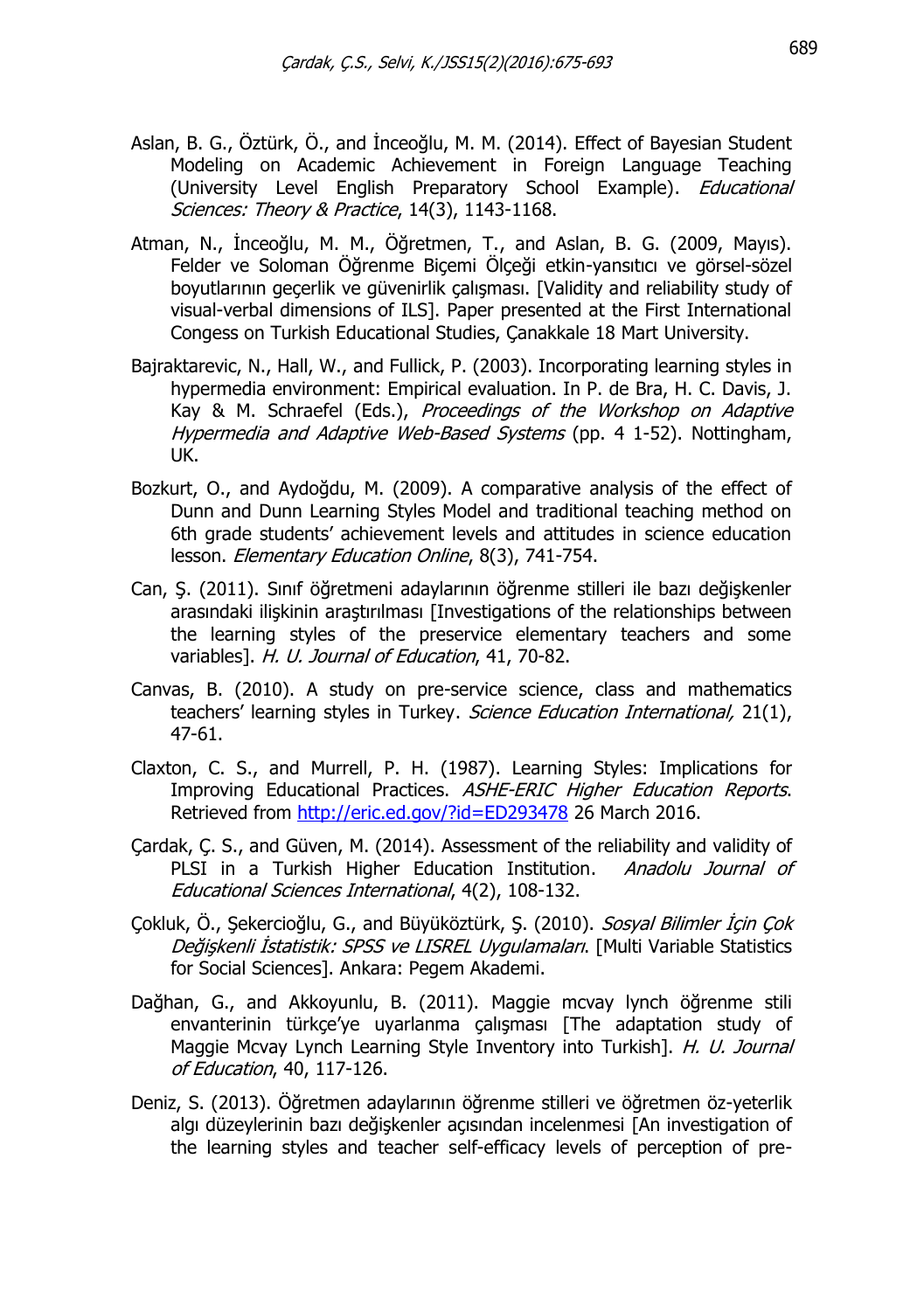690

service teachers according to various variables]. International Online Journal of Educational Sciences, 5 (3), 667-684.

- Diamantopoulos, A., and Siguaw J. A. (2000). *Introducing Lisrel*. London: SAGE Publications Ltd.
- Doğan, B., and Çermik, H. (2012). Nasıl Öğreniyorum Envanteri'nin Türkçe'ye uyarlanması: Geçerlik ve Güvenirlik Çalışması [The adaptation of how I Learn Inventory into Turkish: Validity and reliability studies. H. U. Journal of Education, 14, 154-163.
- Dung, P. Q., and Florea, A. M. (2012). Preceedings of the International Conference on Education and Management Innovation, IPEDR vol.30, IACSIT Press, Singapore. Retrieved from [http://www.ipedr.com/vol30/34-](http://www.ipedr.com/vol30/34-ICEMI%202012-M00065.pdf) [ICEMI%202012-M00065.pdf](http://www.ipedr.com/vol30/34-ICEMI%202012-M00065.pdf) July 01, 2015.
- Felder (2002). Author's Preface for the "Learning and Teaching Styles in Engineering Education". Engineering Education, 78(2): 674-681. Retrieved from [http://www4.ncsu.edu/unity/lockers/users/f/felder/public/Learning\\_Styles.h](http://www4.ncsu.edu/unity/lockers/users/f/felder/public/Learning_Styles.html) [tml,](http://www4.ncsu.edu/unity/lockers/users/f/felder/public/Learning_Styles.html) September 15, 2011.
- Felder, R.M., and Silverman L.K. (1988). Learning and Teaching Styles in Engineering Education. Engineering Education, 78(2): 674-681.
- Felder, R.M., and B.A. Soloman. (2004). Index of Learning Styles. Retrieved from <http://www4.ncsu.edu/unity/lockers/users/f/felder/public/ILSpage.html> September 15, 2011.
- Felder, R.M., and Spurlin (2005). Applications, Reliability and Validity of the Index of Learning Styles. International Journal of Engineering Education, 21(1), 103-112.
- Feldman, J., Monteserin, A., and Amandi, A. (2014). Detecting students' perception style by using games. Computers & Education, 71, 14-22. Doi:10.1016/j.compedu.2013.09.007.
- Ford, N., and Chen, S.-Y. (2001). Matching/mismatching revisited: an empirical study of learning and teaching styles. British Journal of Educational Technology, 32(1), 5-22.
- Garcia, P., Amandi, A., Schiaffino, S., and Campo, M. (2007). Evaluating Bayesian networks precision for detecting students learning styles. Computers & Education, 49, 794-808. Doi:10.1016/j.compedu.2005.11.017.
- Güven, M. Çardak, Ç. S., Sever, D., and Vural, L. (2008). Türkiye'de öğrenme stillerine ilişkin yapılan araştırmaların kullanılan envanterler boyutunda incelenmesi. [Investigations on research regarding learning styles in terms of inventories]. Proceedings of International Conference on Educational Sciences, ICES'08. North Cyprus, pp. 932-943.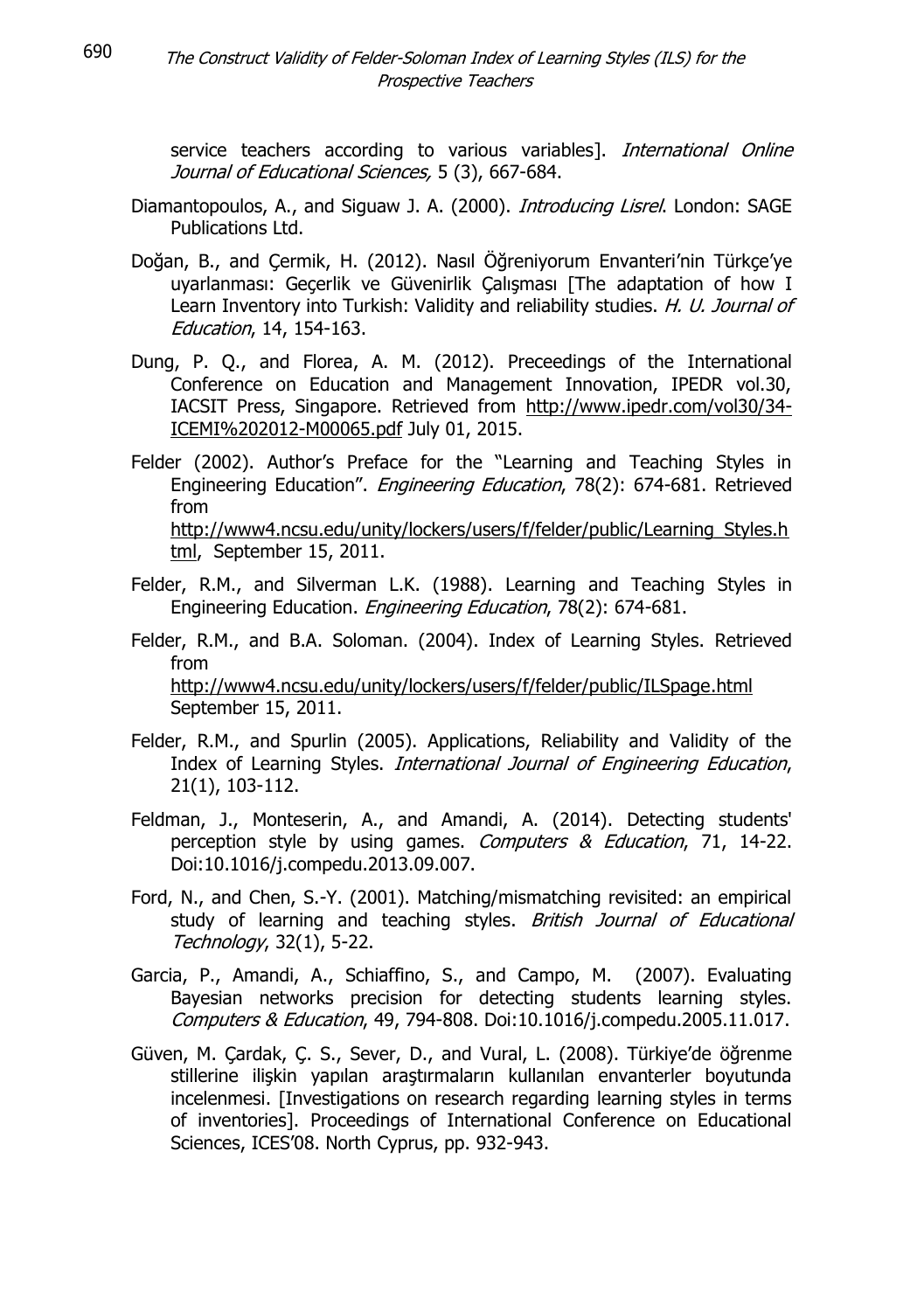- Honey, P., and Mumford, A. (1995). Honey ve Mumford Learning Styles Questionnaire: Facilitator Guide. King of Prussia, Pa.: Renaissance Boulevard.
- Hosford, C. C., and Siders, W. A. (2010). Felder-Soloman's Index of Learning Styles: Internal consistency, temporal stability, and factor structure. Teaching and Learning in Medicine: An International Journal, 22(4), 298- 303. Doi: 10.1080/10401334.2010.512832.
- Hsieh, S.-W., Jang, Y.-R., Hwand G.-Y., and Chen, N.-S. (2011). Effects of teaching and learning styles on students' reflection levels for ubiquitous learning. Computers & Education, 57 (1), 1194-1201. Doi:10.1016/j.compedu.2011.01.004.
- Kelloway, E. K. (1998). Using Lisrel for Structural Equation Modelling: A Researcher's Guide. California: SAGE Publications, Inc.
- Latham, A., Crockett, K., Mclean, D., and Edmonds, B. (2012). A conversational intelligent tutoring system to automatically predict learning styles. Computers & Education, 59, 95-109. Doi:10.1016/j.compedu.2011.11.001.
- Litzinger, T.A., Lee, S.H.; Wise, J.C., and Felder, R.M. (2005). A Study of the Reliability and Validity of the Felder-Soloman Index of Learning Styles, Proceedings, 2005 ASEE Annual Conference and Exposition.
- Litzinger, T.A., Lee, S.H.; Wise, J.C., and Felder, R.M. (2007). A Psychometric Study of the Index of Learning Styles. Journal of Engineering Education, 96(4), 309-319.
- Mustafa, Y.-E.-A., and Sharif, S. M. (2011). An approach to adaptive e-learning hypermedia system based on learning styles (AEHS-LS): Implementation and evaluation. International Journal of Library and Information Science, 3(1), 15-28.
- Narli, S., Aksoy, E., and Ercire, Y. E. (2014). Veri madenciliği ile ilköğretim matematik öğretmen adaylarının öğrenme stillerinin ve aralarındaki ilişkilerin incelenmesi [Investigation of prospective elementary mathematics teachers' learning styles and relationships between them using data mining]. International Journal of Educational Studies in Mathematics, (1), 37-57.
- Özdemir, F. and Kaplan, A. (2014). Öğretmen adaylarının öğrenme stillerine göre matematiksel ispat hakkındaki görüslerinin incelenmesi [An analysis of prospective math teachers' thoughts about mathematical proof by learning styles]. Amasya Education Journal, 3(2), 410-429.
- Özpolat, E. and Akar, G. B. (2009). Automatic detection of learning styles for an e-learning system. Computers & Education, 53(2), 355-367. Doi:10.1016/j.compedu.2009.02.018.
- Platsidou, M., and Metallidou, P. (2009). Validity and reliability issues of two learning style ınventories in a Greek sample: Kolb's Learning Style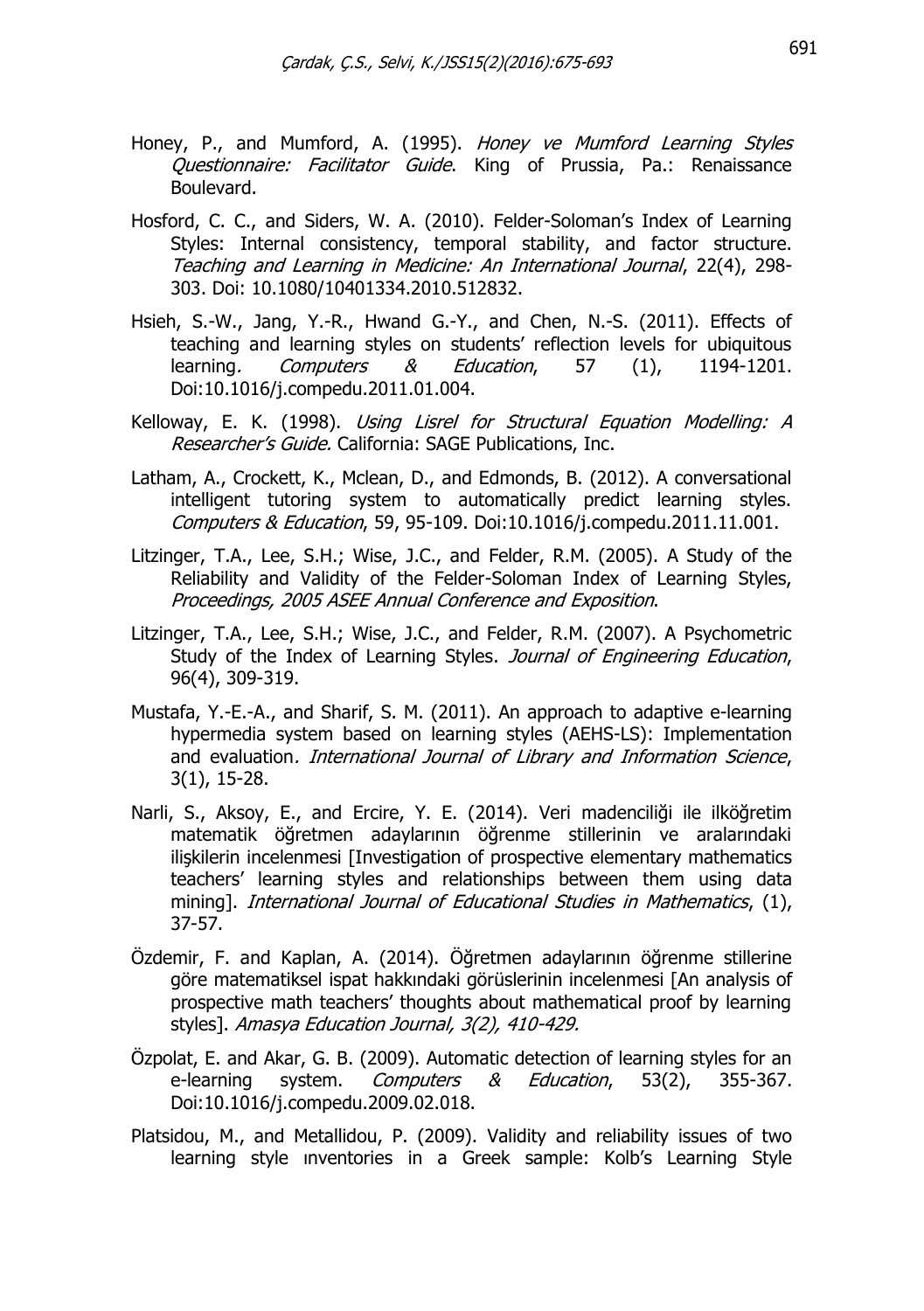Inventory and Felder & Soloman's Index of Learning Styles. International Journal of Teaching and Learning in Higher Education, 20(3), 324-335.

- Raykov, T. and Marcoulides, G. A. (2006). A First Course in Structural Equation Modelling. Second Edition. New Jersey: Lawrence Erlbaum Associates, Inc.
- Samancı, N.K. and Keskin, M.Ö. (2007). Felder ve Soloman Öğrenme Stili İndeksi: Türkçe'ye uyarlanması ve geçerlik-güvenirlik çalışması [Feldel-Soloman Learning Style Index: Adaptation to Turkish and validity-reliability study]. Ahi Evran Üniversitesi Kırşehir Eğitim Fakültesi Dergisi, 8(2), pp.37- 54.
- Silver, H. F., Strong, R. W., and Perini, M. J. (2000). *Integrating Learning Styles* and Multiple Intelligences. USA: Association for Supervision and Curriculum Development.
- Soloman, B. A. and Felder, R. M. (nd.). Index of Learning Styles Questionnaire. North Carolina State University. Retrieved from <http://www.engr.ncsu.edu/learningstyles/ilsweb.html> January 5, 2016.
- Şimşek, Ö. (2007). Yapısal Eşitlik Modellemesine Giriş: Temel İlkeler ve Lisrel Uygulamaları [Introduction to Structural Equation Modelling: Basic Principles and Lisrel Applications]. Ankara: Ekinoks.
- Topuz, F. G., and Karamustafaoğlu, O. (2013). Öğrenme stillerinin çeşitli değişkenler açısından incelenmesi: fen bilgisi öğretmen adayları [Investigation of learning styles according to some variables: prospective science teachers]. Dicle Üniversitesi Ziya Gökalp Eğitim Fakültesi Dergisi, 21, 30-46.
- Tuckman, B. W. (1999). Conducting Educational Research, 5th edition, Belmont, CA: Wadsworth Group.
- Van Zwanenberg, N., Wilkinson, L. J., and Anderson, A. (2000). Felder and Silverman's Index of Learning Styles and Honey and Mumford's Learning Styles Questionnaire: How do they compare and do they predict academic performance?, Educational Psychology: An International Journal of Experimental Educational Psychology, 20(3), 365-380, DOI: 10.1080/713663743.
- Vural, L. (2013). Grasha-Riechmann Öğrenme Stili Ölçeği'nin yapı geçerliği çalışmaları. [Construct validation of Grasha-Riechmann Learning Style Scale]. Journal of Theory and Practice in Education, 9(4), 481-496.
- Yenice, N., and Saracaloğlu, A. S. (2009). Sınıf öğretmeni adaylarının öğrenme stilleri ile fen başarıları arasındaki ilişki [The relationship between learning styles and science achievement of preservice elementary school teachers]. Yüzüncü Yıl Üniversitesi Eğitim Fakültesi Dergisi, 6(1), 162-173.
- Yeşilyurt, E. (2014). Öğretmen adaylarının öğrenme stillerinin belirlenmesi ve öğrenme stilleri arasındaki ilişkinin değerlendirilmesi [Determination of